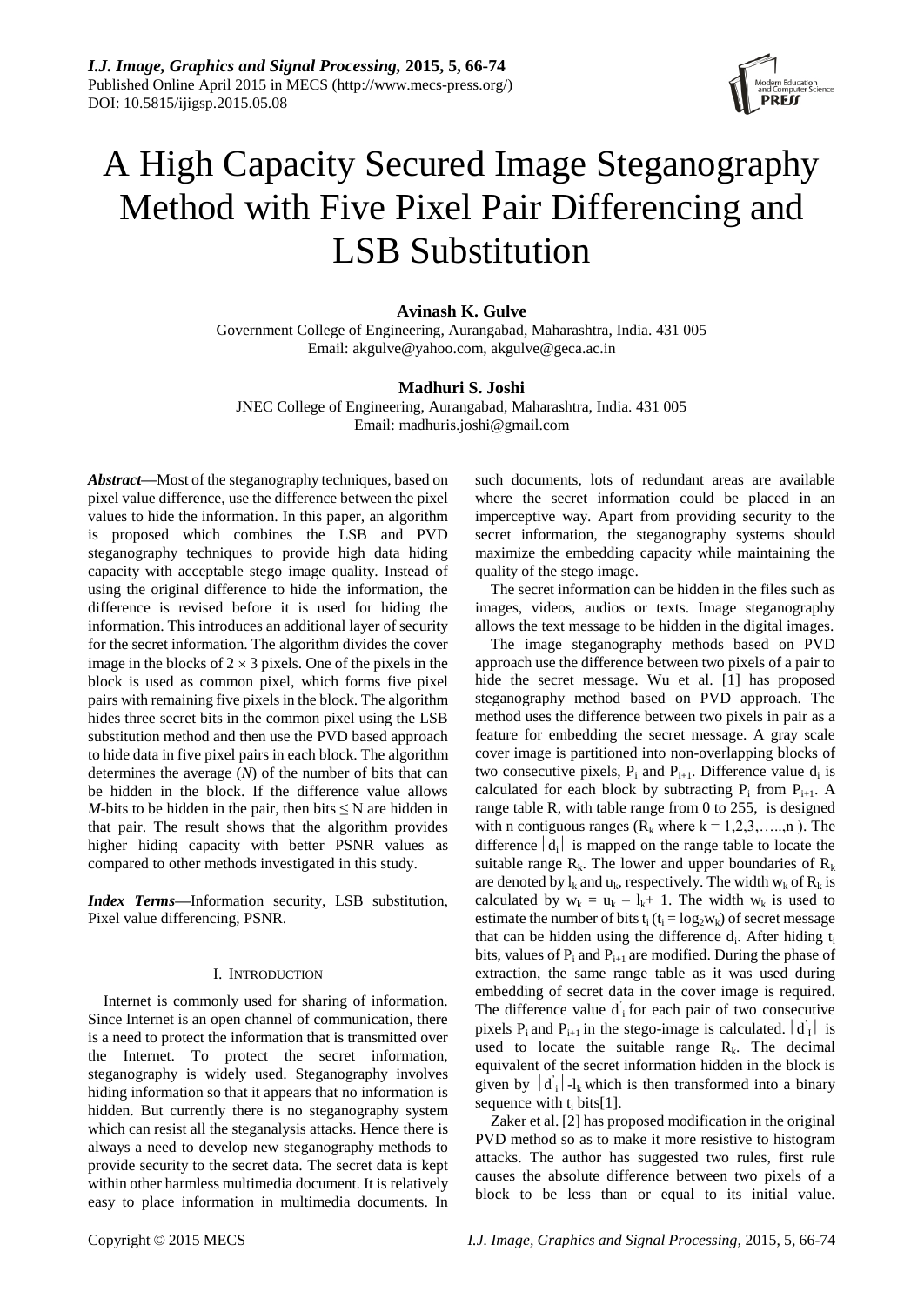And the other range overlapping rule is used to allow some new difference values to be shifted to the left neighbor range. The second rule increases the hiding capacity of the cover image [2].

In order to improve the capacity of the hidden secret data and to provide an imperceptible stego-image quality, a novel steganographic method based on least-significant-bit (LSB) replacement and pixel-value differencing (PVD) method is presented by Wu et al.[3]. The range table is divided into lower level (smooth area) and higher level (edged area). In the smooth area, 6 bits of the secret data are hidden by LSB method while in the higher-level secret data is hidden using the PVD method.

In the PVD method, two horizontal and consecutive pixels represent a vertical/ horizontal edge, but the edge can have different directions. This motivates to improve the PVD method by considering three directions. Chang et al. [4][5] has proposed a method that hides in vertical and diagonal edges along with the horizontal edges. The cover image is divided into non-overlapping blocks of  $2 \times 2$ pixels. Each block has four pixels i.e.  $P_{(x,y)}$ ,  $P_{(x+1,y)}$ ,  $P_{(x,y+1)}$ and  $P_{(x+1,y+1)}$  where x and y are the pixel location in the image. One of the pixels is grouped with other three pixels in the block to form 3 pixel pairs. Thus three pixel pairs are formed by grouping  $P_{(x,y)}$ , with the other three pixels in the block. These three pairs are  $PP_0$ ,  $PP_1$  and  $PP_2$  where  $PP_0 =$  $(P_{(x,y)},P_{(x+1,y)}), PP_1 = (P_{(x,y)}, P_{(x,y+1)})$  and  $PP_2 = (P_{(x,y)}, P_{(x,y)})$  $P_{(x+1,y+1)}$ , respectively. For each pair the difference value  $d_i$ is calculated. Based on the value of  $d_i$ , the block is differentiated as either in smooth area or in edged area. It is possible to hide more data in sharply edged area than in smooth area because the difference in sharply edged area is not noticeable by human vision system. After embedding the secret data, pixel values of both the pixels in each pair gets modified. The new pixel values in each pair are different from their original values. That is, three different values are obtained for the starting pixel  $P_{(x,y)}$ . However, pixel  $P_{(x,y)}$  can have only one value. Therefore, one of three pairs is selected as the reference pair. The new pixel values of reference pair are close to their original values. The two pixel values of reference pair are used to adjust the values of pixels in other two pairs and construct a new  $2 \times 2$  block. The embedded secret data is unaffected because difference values for three pixel pairs are unaltered [4][5].

Asmari et al. [6] has proposed a steganography method based on pixel value differencing and LSB substitution. The cover image is divided into sub-blocks of  $4 \times 4$  pixels each. The data is hidden in two consecutive pixels vertically depending on the pixel value difference. The embedding process begins with hiding 3 bits of secret data in each pixel at the corner. Thus 12 bits of secret data are directly hidden in the 4 pixels at corner of the block. The remaining 12 pixels form the semi hexagonal shape. The embedding of data is applied on two consecutive pixels vertically. The embedding process determines the range using the difference of two pixel values for each pair. If the range is higher, then PVD method is used for hiding the data. Otherwise 3 bits are directly hidden in each pixel of the pair using the 3 bit LSB substitution method. This method offers higher data hiding capacity and produces stego images of good quality [6].

In PVD based steganography approach, after embedding the information using the difference in the values of two pixels in the pixel pair, the pixel values may exceed the grey scale range. Mandal et al. [7] has proposed an adaptive steganography method based on modified pixel-value differencing through management of pixel values within the range of gray scale. The method uses the PVD approach and check whether the pixel value exceeds the range on embedding. Position where the pixels exceeds boundary has been marked and a delicate handle is used to keep the value within the range. [7]

Liao et al. [8] has proposed a method to improve the embedding capacity and provide an imperceptible visual quality, based on four-pixel differencing and modified least significant bit (LSB) substitution. The block is classified as smooth area or edged area using the average difference value of a four-pixel block. The k-bit modified LSB substitution method is used to hide secret data into each pixel. The number k is decided by the level, in which the average difference value falls into. Readjustment is executed to guarantee the same level that the average difference value belongs to before and after embedding, and to minimize the perceptual distortion. [8]

Khodaei et al. [9] has presented a new adaptive data-hiding method based on least-significant-bit (LSB) substitution and pixel value differencing (PVD) for grey-scale images. The cover image is partitioned into non overlapping blocks each having three consecutive pixels in raster scan manner The method embeds k-bits of secret data in the base pixel by using LSB substitution and optimal pixel adjustment process (OPAP). The ranges are divided into two levels: low level and high level. The difference between the base pixel and other two pixels is used to estimate the number of bits to be hidden. [9].

Gulve et al. [10] has proposed a steganography method based on PVD approach. The method provides improved security to the hidden data. The cover image is partitioned into blocks of  $2 \times 3$  pixels. In each block five pixel pairs are formed. Instead of using the difference of two pixels in each pair to hide the secret data, it is revised and then used for hiding the data. The  $t_i$  bits of secret message that can be hidden in each pair are converted to gray code form and then hidden in the pair. Thus without having the overload of encryption and decryption of secret message, the method provides higher security to the secret data.

#### II. THE PROPOSED SYSTEM

The methods suggested in [3][6][8][9] use PVD approach with LSB substitution to hide the secret data. These methods not only increase the hiding capacity of the cover image but also improve the security of the hidden information. One of the two pixels in the pair is used to hide data, first by LSB substitution and then, the PVD approach is used to hide the secret data in that pair.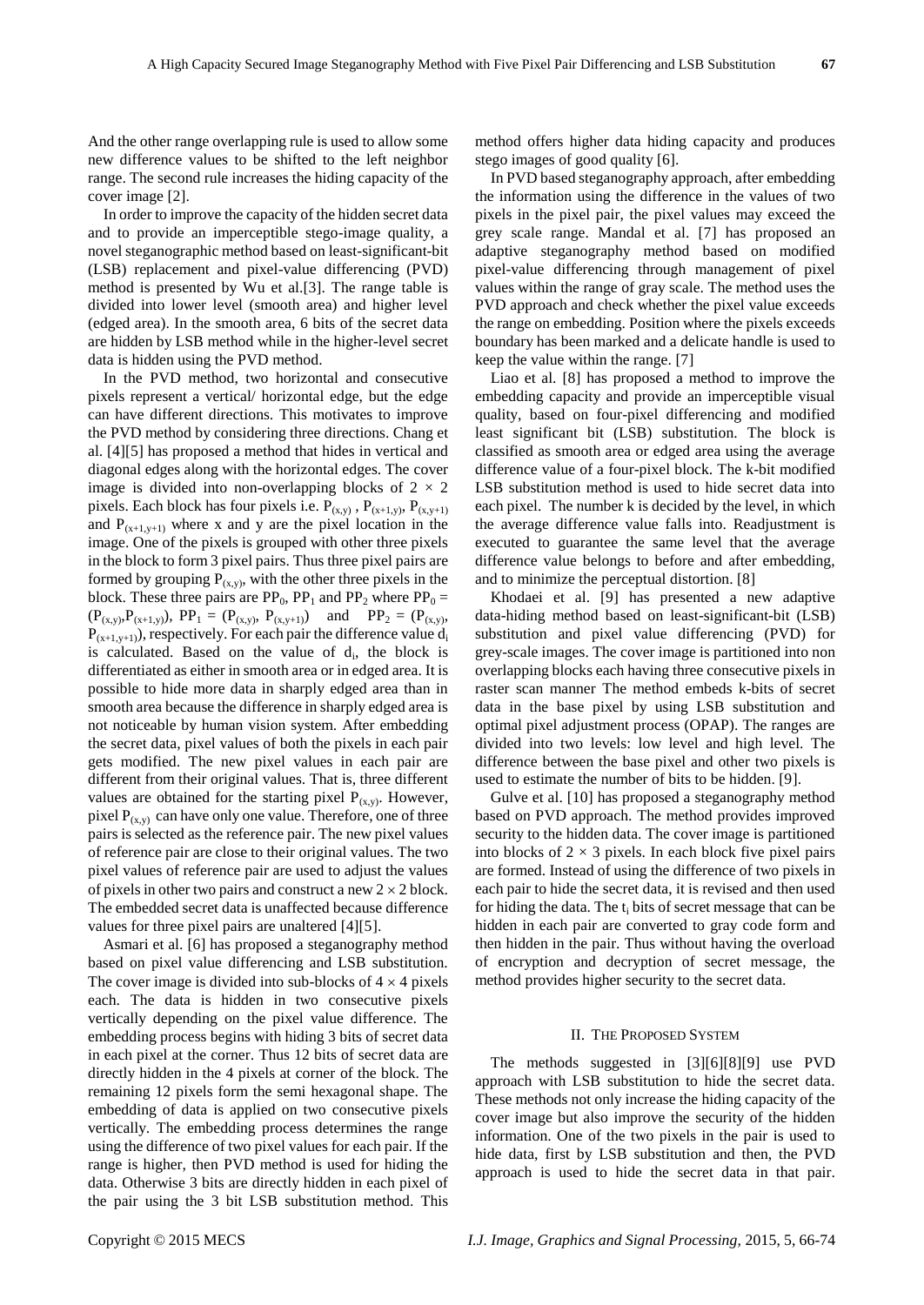The proposed approach outperforms the existing approaches that uses the combination of LSB substitution and PVD approach to hide secret data in terms of hiding capacity of cover image and security of the secret data. The proposed algorithm is based on the steganography method proposed by Chang [4][5] and Gulve [10]. In the proposed method, the steganography method proposed by Gulve [10] is improved to provide increase in the data hiding capacity of the cover image. The algorithm splits the image data into blocks of  $2\times3$  pixels. One pixel in the block (common pixel) participates with remaining 5 pixels in that block to form 5 pairs as compared to PVD approach, which can form 3 pairs out of the 6 pixels. A greater number of pairs provide extra space for hiding secret data resulting in increased hiding capacity. The amount of data to be hidden in the pixel pair depends on the difference of the pixel values in the pair. If the difference value is directly used to hide the data, it is easy to retrieve the embedded data in case the steganography system fails. To enhance the security of the hidden data, the proposed algorithm modifies the difference between the pixel values in the pixel pair and this modified difference value is used to hide the message. This imposes extra layer of security making harder extraction of original secret data from stego image using the difference values directly [10].

The hiding capacity is further increased by hiding 3 extra secret data bits in the common pixel using the LSB substitution method. The algorithm then embeds the secret data in five pixel pairs of a block using the PVD approach. After embedding the secret data in the pair, the original difference is modified to get new difference value, which subsequently results in assignment of new values to the two pixels in that pair. Since the common pixel is a part of every pair, five different values are associated with it for five pixel pairs. But the common pixel can have only one value. Hence it is necessary to assign one value to the common pixel out of the five values that are associated with it. After assigning a value to the common pixel which is close to its original value, remaining pixels are adjusted maintaining the new difference value for every pair. But the value assigned to common pixel may be different than the value assigned to after embedding 3 secret bits in it. The assignment of different value to the common pixel can destroy the data which is already hidden in it using LSB substitution method. Hence another level of pixel adjustment process is applied such that the 3 LSBs of the common pixel remains unchanged keeping the new difference value between pixels in each pair unchanged.

## *A. Embedding algorithm*

The cover image is a grey scale image, which is divided into non-overlapping  $2 \times 3$  blocks of pixels. Five pairs of pixels are formed and these pairs are used to embed the secret information. The arrangement of pixels into non-overlapping blocks of  $2 \times 3$  pixels is shown in fig. 1.

| $PX_0$          | $PX_1$          | $PX_2$          |  |  |
|-----------------|-----------------|-----------------|--|--|
| P(x, y)         | $P(x, y+1)$     | $P(x, y+2)$     |  |  |
| PX <sub>3</sub> | PX <sub>+</sub> | PX5             |  |  |
| $P_{(x+1,y)}$   | $P_{(x+1,y+1)}$ | $P_{(x+1,y+2)}$ |  |  |

Fig. 1. Pixel Block

As shown in fig. 1, each  $2 \times 3$  block includes six pixels  $P_{(x,y)}$ ,  $P_{(x,y+1)}$ ,  $P_{(x,y+2)}$ ,  $P_{(x+1,y)}$ ,  $P_{(x+1,y+1)}$  and  $P_{(x+1,y+2)}$  where x and y are the pixel locations in the image. Let  $PX_1(P_{(x,y+1)})$ be the common pixel. The embedding process begins with hiding 3 secret message bits in the pixel  $PX_1$  using simple LSB substitution method. The three rightmost bits of Pixel  $PX<sub>1</sub>$  are replaced with 3 bits of binary sequence of secret information. Pixel  $PX_1$ , with its modified value, is used as common pixel to form five pixel pairs.

 $PP_0 = (P_{(x,y+1)}, P_{(x,y)})$ ,  $PP_1 = (P_{(x,y+1)}, P_{(x,y+2)})$ ,  $PP_2 = (P_{(x,y+1)}, P_{(x+1,y)}),$  $PP_3 = (P_{(x,y+1)}, P_{(x+1,y+1)}),$  $PP_4 = (P_{(x,y+1)}, P_{(x+1,y+2)})$ .

The difference value  $d_i$  is calculated for each pair  $PP_i$  by subtracting the common pixel from other pixel in that pair. This difference value is used to identify the range  $R_i$  from the range table R. The range table is designed with ranges [0-7], [8-15], [16-31], [32-63], [64-127], [128-255]. The width  $W_i$  of range  $R_i$  is used to determine the number of bits  $t_i$  ( $t_i = log_2 W_i$ ) that can be hidden in each pair. This  $t_i$  is then used to calculate the average (*N*) number of bits that can be hidden in each pair of the block. The average value *N* is used to calculate the revised difference  $d1_i$  as  $d1_i =$ remainder  $(d_i/2^N)$  so that  $d1_i \leq 2^N$  where  $d_i$  is the original difference. The offset difference OD<sub>i</sub> is calculated as  $|d_i|$ .  $|d1_i|$  for each pair in the block. The revised difference d<sub>1</sub> is then used to determine the number of bits  $t_i$  for each pair in the block. Thus if the original difference value  $d_i$  allows M bits to be hidden in the pair, then  $\leq N$  bits are hidden in that pair.

After embedding  $t_i$  bits of the secret information in the pixel pair PP<sub>i</sub>, new difference d'<sub>i</sub> is calculated as  $OD_i + l_{i,k} +$ b where  $l_{i,k}$  represents lower boundary of the range  $R_i$  in the range table R and b represents the decimal equivalent of  $t_i$ message bits hidden in that pair.

Embedding  $t_i$  bits in a pair modifies the values of both the pixels in that pair. The new pixel values in each pair are different from their original values. That is, five different values are obtained for the common pixel. Since, the common pixel is shared by five other pixels to form five pairs in the block; it can have only one value. Therefore, one pixel pair is selected as reference pair having new pixel values close to the original values. For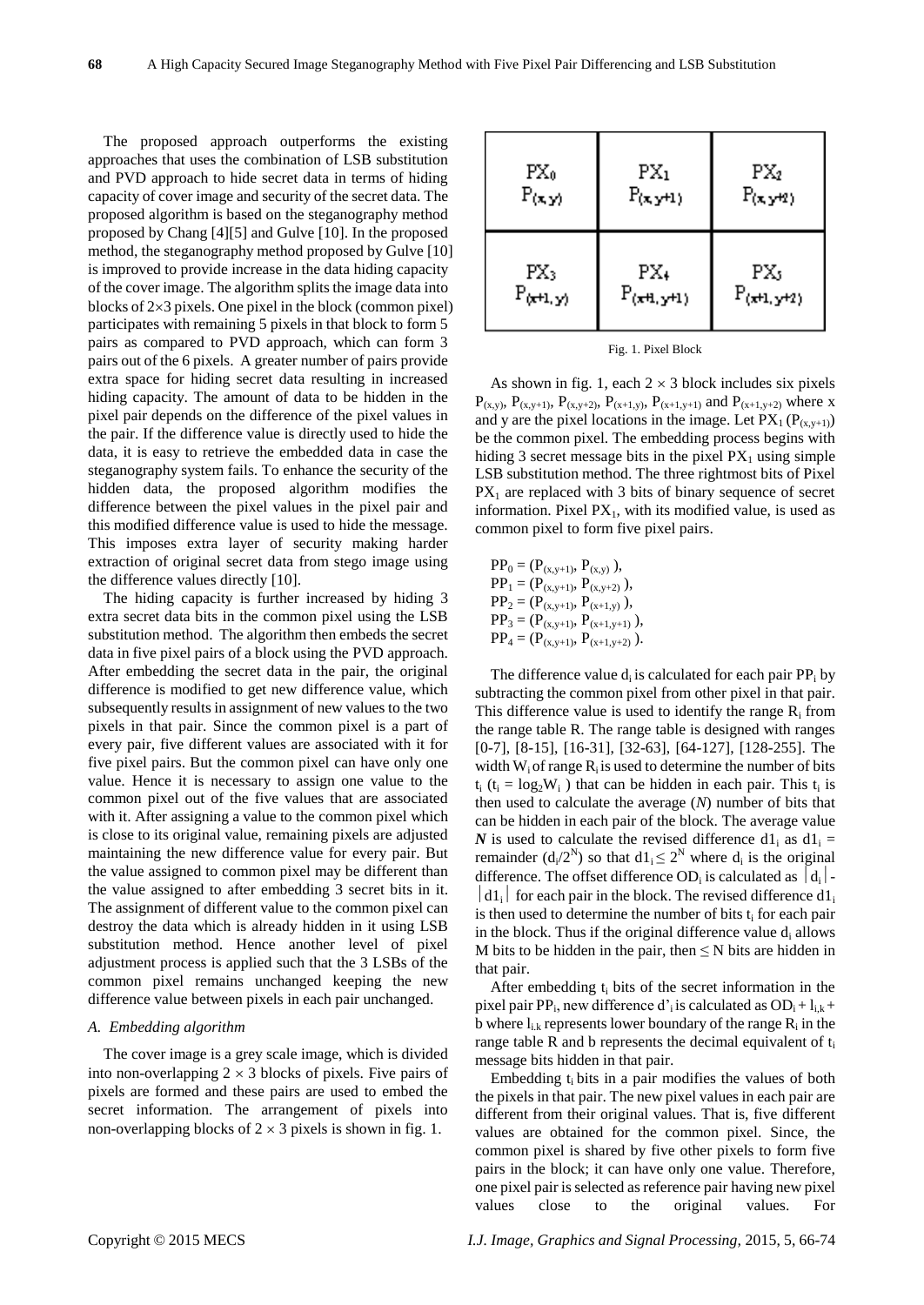selecting the reference pair, the difference  $m$  between  $d_i$ and  $d'$ <sub>i</sub> is calculated for the pairs  $PP_i$ . The new pixel values of the pair with minimum  $\vert m \vert$  are close to the original pixel values. So the pair with minimum  $|m|$  is selected as reference pair. Two pixel values of the reference pair are used to adjust the values of pixels in other pairs. Then the block is reconstructed with the new pixel values [10].

The new value assigned to common pixel  $PX_1$  may be different than the value assigned to it after embedding 3 secret information bits into it using LSB substitution. Accordingly two-step pixel value adjustment process is carried out and the difference  $d'$ <sub>i</sub> is maintained for all the pixel pairs PP<sub>i</sub>'s in the block.

The algorithm for embedding the secret information in the cover image is given below.

- 1. Read the cover image in 2- dimensional decimal array.
- 2. Partition the array into non-overlapping blocks of  $2 \times$ 3 pixels
- 3. Read 3 leftmost bits of binary secret data and put these 3 bits into the 3 rightmost LSB's of common pixel  $P_{(x,y+1)}$ .
- 4. Calculate the difference values  $d_i$  for the five pixel pairs in each block given by

$$
\begin{array}{l} d_0 = P_{(x,y)} - P_{(x,y+1)} \\ d_1 = P_{(x,y+2)} - P_{(x,y+1)} \\ d_2 = P_{(x+1,y)} - P_{(x,y+1)} \\ d_3 = P_{(x+1,y+1)} - P_{(x,y+1)} \\ d_4 = P_{(x+1,y+2)} - P_{(x,y+1)} \end{array}
$$

5. Use  $\begin{vmatrix} d_i \end{vmatrix}$  where  $i = 0,1,2,3,4$  to locate suitable range  $R_{ik}$  in the designed range table. Use this range to calculate number of bits  $t_i$  that can be hidden in each pair P<sub>i</sub>. Then calculate the average of the bits using the following equation (1)

$$
avg = \left[ \begin{array}{c} \frac{5}{\sum t_i} \\ \frac{i=1}{5} \end{array} \right] \tag{1}
$$

- 6. Calculate the revised difference  $|d1_i|$  where i = 0,1,2,3,4 as  $d1_i$  = remainder( $d_i/2^{avg}$ ) so that  $d1_i \leq 2^{avg}$
- 7. Calculate the offset difference OD<sub>i</sub> as  $OD_i = |d_i| |d1_i|$  for each pixel pair.
- 8. Use  $\begin{vmatrix} d1_i \end{vmatrix}$  where  $i = 0,1,2,3,4$  to locate suitable range  $R_{i,k}$  in the designed range table.
- 9. Compute the number of bits  $t_i$  that can be embedded in each pair using the corresponding range given by  $R_{i,k}$ . The value  $t_i$  can be estimated from the width  $w_k$  of  $R_{i,k}$ , which is given by  $t_i = log_2 w_{i,k}$  where width  $w_{i,k} = u_{i,k}$  $l_{i,k}$  + 1 and  $u_{i,k}$  and  $l_{i,k}$  are upper and lower boundaries of the range  $R_{i,k}$ .
- 10. Read  $t_i$  bits from the binary secret data and transform the bit sequence into a decimal value b.
- 11. Calculate the new difference value  $d^2$  given by  $d'_{i} = OD_{i} + l_{i,k} + b_{i}$ , if  $d_{i} \ge 0$

$$
d'_i = - (OD_i + l_{i,k} + b_i), \text{ if } d_i < 0
$$

12. Modify the values of pixels in pixel pair  $P_i$  by using the following equation (2)

$$
\left(\mathbf{P}_{n}^{\prime}, \mathbf{P}_{n+1}^{\prime}\right) = \left(\mathbf{P}_{n} - \left\lceil \frac{m}{2} \right\rceil, \mathbf{P}_{n+1} \left\lfloor \frac{m}{2} \right\rfloor\right) \tag{2}
$$

where  $P_n$  and  $P_{n+1}$  represents original values of two pixels in the pair  $PP_i$  and m is the difference between  $d_i$  and  $d'_i$ .

- 13. Select the pair with minimum  $|m|$  as the reference pair and use this pair to adjust the values of pixels of the other four pairs. The value of the common pixel is given by P'<sup>n</sup> of the reference pair. Modify value of other pixel  $P_{n+1}$  of each pair such that the new difference d'<sub>i</sub> for each pair will remain unchanged. Thus new values are assigned to remaining four pixels in the block.
- 14. Calculate the difference between the new value assigned to the common pixel  $PX_1$  and the value assigned to it after embedding 3 LSB's in step 3. Subtract the difference from all the pixels in the block.
- 15. Check the new pixel values for fall off boundaries i.e. check whether all the pixel values are within the range 0 to 255. If not, modify the pixel values of each pair preserving the difference value.
	- a. Find out smallest of all the pixel values. If smallest value is in the range  $-1$  to  $-8$ , add  $8$  in all the pixel values in that block. This is to ensure that the 3 LSB's of the common pixel  $P_{(x,y+1)}$  are unchanged.
	- b. Find out largest of all the pixel values. If largest is in the range 256 to 263, subtract 8 from all the pixel values in that block. This is to ensure that the 3 LSB's of the common pixel  $P_{(x,y+1)}$  are unchanged.
	- c. If fall of boundary problem still persists, then the cover image is not suitable for hiding secret data.
- 16. Now, reconstruct the block from all pixel pairs with modified pixel values.
- 17. Repeat steps 2 through 16 till the message gets embedded in the cover image.

# *B. Extraction algorithm*

For extraction of the secret information from the stego-image, it is partitioned into non-overlapping blocks of  $2 \times 3$  pixels each. The order of partitioning is same as that of embedding. For every block, five pairs of pixels are formed. The 3 LSB of common pixel are extracted and converted into binary stream with 3 bits. Then for each block, average value (N) is calculated using the same process adopted during embedding of the secret message. The average value (*N*) is used to calculate the revised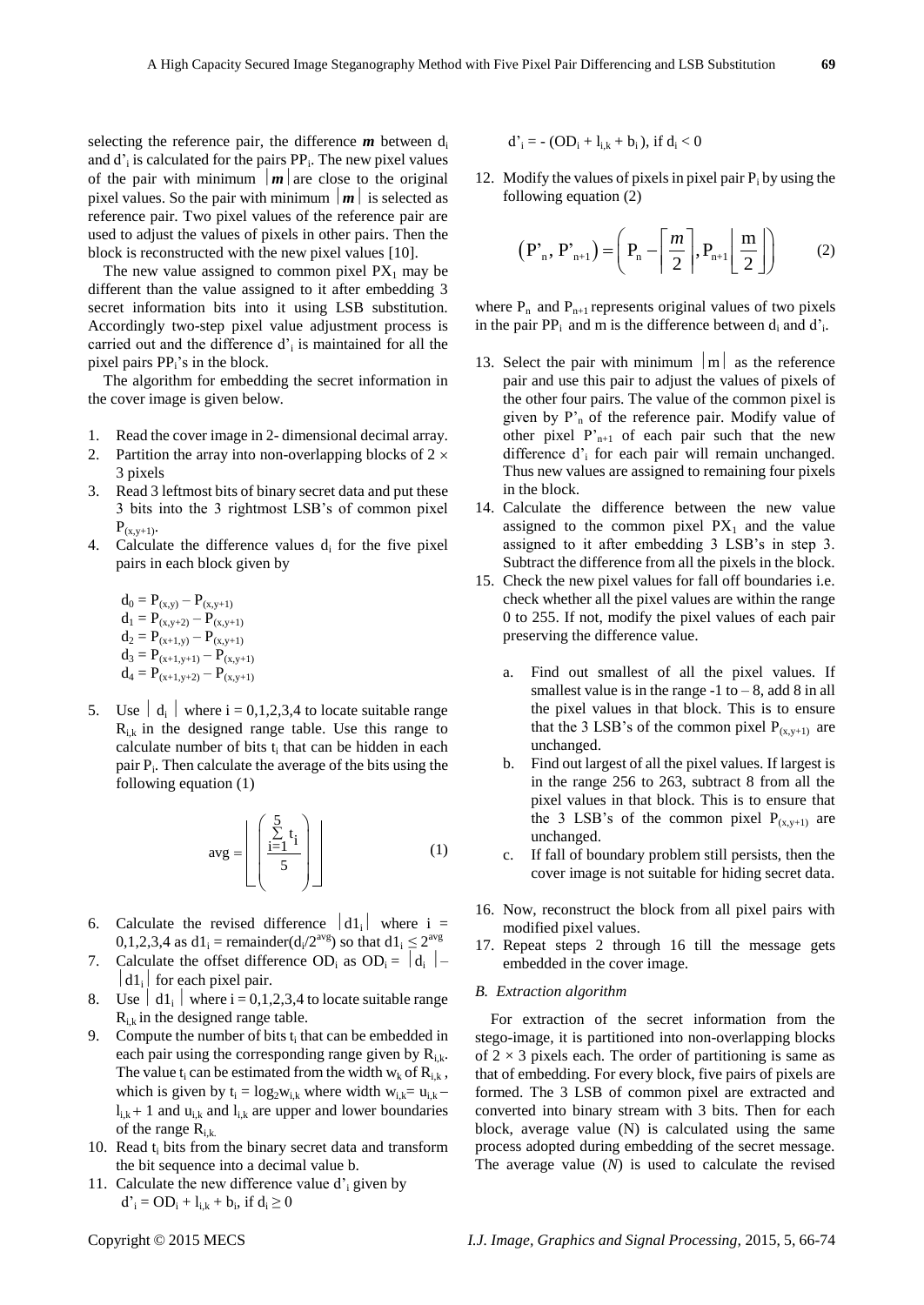difference d1'<sub>i</sub> as d1'<sub>i</sub> = remainder  $(d_i/2^N)$ . Suitable range  $R_{ik}$  is identified using this revised difference. The secret information is extracted in the decimal form by subtracting  $|d1\rangle$  from  $l_{i,k}$ . The secret information is then converted into a binary stream with  $t_i$  ( $t_i = log_2w_{ik}$ ) bits.

The algorithm for extraction of the secret information from the stego-image is given below.

- 1. Read the cover image in 2- dimensional decimal array.
- 2. Partition the array into non-overlapping blocks of  $2\times3$ pixels. Keep the partition order same as data embedding.
- 3. Extract 3 LSB's from the common pixel  $P_{(x,y+1)}$ . These 3 bits are part of the secret information.
- 4. Calculate in difference values separately for each block in the stego-image given by

$$
\begin{array}{l} d_0 = P_{(x,y)} - P_{(x,y+1)} \\ d_1 = P_{(x,y+2)} - P_{(x,y+1)} \\ d_2 = P_{(x+1,y)} - P_{(x,y+1)} \\ d_3 = P_{(x+1,y+1)} - P_{(x,y+1)} \\ d_4 = P_{(x+1,y+2)} - P_{(x,y+1)} \end{array}
$$

5. Use  $\begin{bmatrix} d_i \end{bmatrix}$  where  $i = 0,1,2,3,4$  to locate suitable range  $R_{ik}$  in the designed range table. Use this range to calculate number of bits  $t_i$  that can be hidden in each pair PP<sub>i</sub>. Then calculate the average of the bits using the following equation (3).

$$
avg = \left[ \left( \frac{\sum_{i=1}^{5} t_i}{5} \right) \right]
$$
 (3)

- 6. Calculate the revised difference  $\begin{vmatrix} d1' \\ d1 \end{vmatrix}$  where  $i =$ 0,1,2,3,4 as d1'<sub>i</sub> = remainder(d<sub>i</sub>/  $2^{avg}$ )
- 7. Use  $\begin{bmatrix} d1'_{i} \end{bmatrix}$  where  $i = 0,1,2,3,4$  to locate suitable  $R_{i,k}$ in the designed range table
- 8. After  $R_{i,k}$  is located,  $l_{i,k}$  is subtracted from  $\left| d_1 \right|$  and b'i is obtained in decimal form. b'<sup>i</sup> represents the secret information hidden in that pair in decimal form. A binary sequence is generated from  $b_i$  with  $t_i$  bits where  $t_i = log_2 w_{i,k}$ .
- 9. Repeat steps 2 through 8 till embedded information gets extracted.

The process of extracting secret data hidden in the stego image is blind. It does not require the existence of original cover image.

obtained from the "The USC-SIPI Image Database (http://sipi.usc.edu/database/)" and the BOSS rank image database

(http://exile.felk.cvut.cz/boss/BOSSFinal/Materials/Boss Rank.zip). Some images are captured in JPG format from Canon A45 camera and converted into gray scale TIFF format. Text files covering the full hiding capacity of the cover images are randomly generated and used as secret data. After experimentation, ~75% of the images are found suitable for hiding the secret message.

Fig. 2 shows the cover image and the corresponding stego images obtained using the proposed method. As the figures show, the difference between cover image and the stego image is imperceptible to the human vision.

Fig. 3 shows the histograms of the cover and stego images obtained using the proposed method. The shape of the two histograms is almost identical. This confirms that the stego images are of good quality.

Fig. 4 shows the pixel difference histogram of cover and stego image. From the histogram difference, it can be observed that the bins of the histogram, which are close to 0, are more in number as compared to the bins away from 0. From the pixel difference histogram, it is obvious that, for most of the pixels, the difference value is very small. Most of the difference values are spread in the short range 30 to -30. Hence the proposed algorithm is resistive to histogram analysis.



Fig. 2. Cover and stego images using the proposed method

#### III. RESULTS

The experimentation is carried out with a image database having 175 TIFF images. The image database has images taken from standard databases and images captured using Canon A45 camera. The standard TIFF images are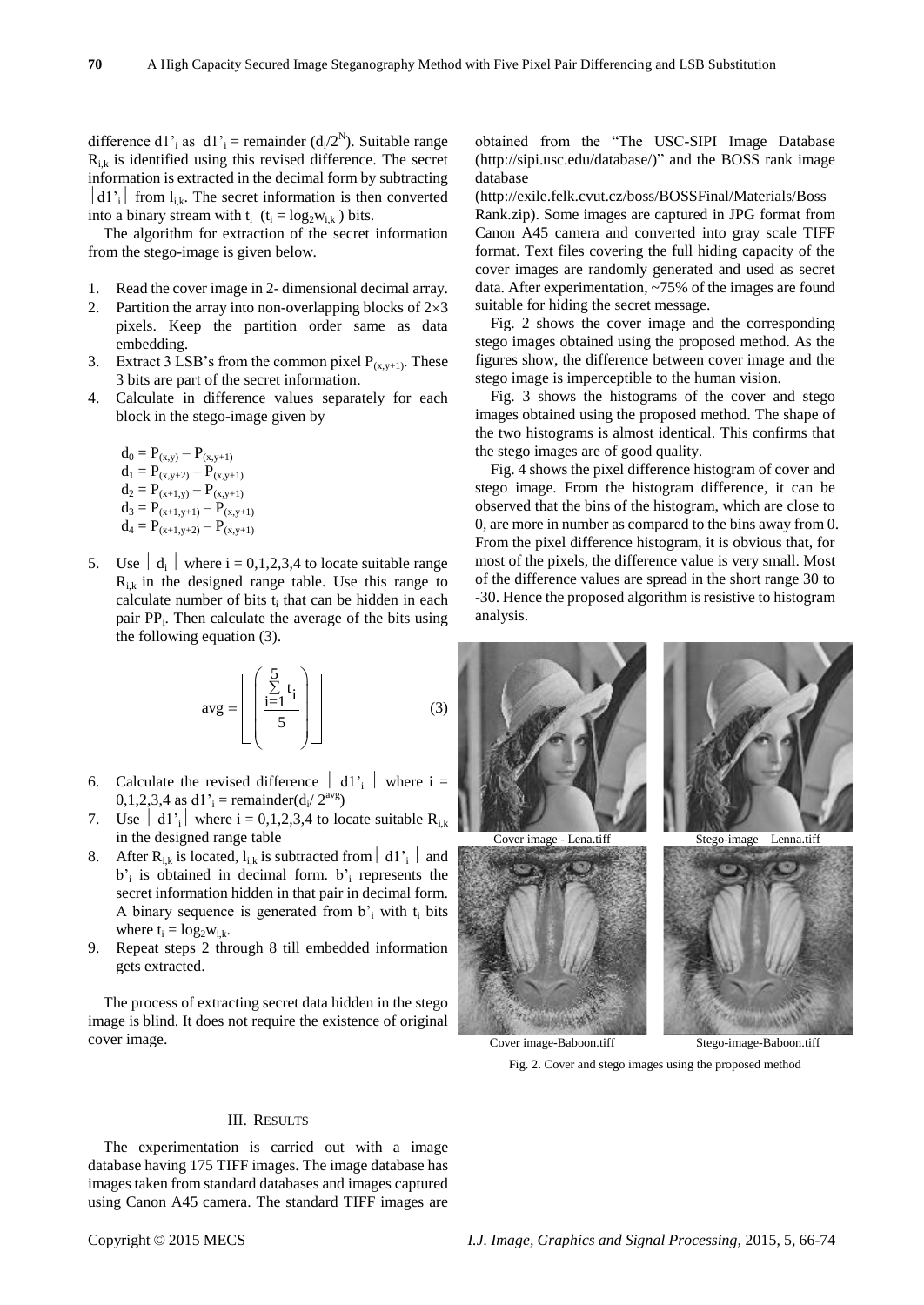



Fig. 4. Pixel difference histogram

Histogram of the cover image is represented as  $[h_0, h_1, \ldots, h_{255}]$  whereas histogram of stego-image is represented as  $[h<sub>0</sub>, h<sub>1</sub>, \ldots, h<sub>255</sub>]$ . The change in histogram [11] can be measured by (4)

$$
D_h = \sum_{m=1}^{255} h'_{m} - h_{m} \tag{4}
$$

Fig. 5 compares the value of  $D_h$  of the 3 bit LSB replacement method and the proposed method after hiding secret data of various sizes in the cover image (Lenna.tiff). It can be observed that the change in histogram of the proposed method is smaller than the 3 bit LSB substitution methods.



Fig. 5. Histograms comparision

The output images (lenna.tiff) are tested under the RS steganalysis[12]. It is observed from fig. 6 that the difference between  $R_M$  and  $R_M$ ,  $S_M$  and  $S_M$  is very small. The rule  $R_M \cong R_M$  and  $S_M \cong S_M$  is satisfied for the output images. So the proposed method is secure against RS attack.



In table 1, the data hiding capacity and PSNR values of the proposed method are compared with Wu's Method [3], Chang's Method [4][5] and Xin Liao's Method [8], Khodaei'e Method [9] and Gulve's Method [10]. The text file of size 96136 bytes is hidden in the cover image. Although the hiding capacity of the proposed method for a special image like baboon is smaller than Xin liao's method, the PSNR is better than that of Xin Liao's Method. The capacity provided by the proposed method is comparable with that of M. Khodaei's method [9] with better PSNR values.

The PSNR and MSE are used to evaluate the quality of the stego image. The simplest and most widely used full-reference quality metric is the mean squared error (MSE), computed by averaging the squared intensity differences of distorted and reference image pixels, along with the related quantity of peak signal-to-noise ratio (PSNR) [13]. Lower MSE values and higher PSNR values are indicative of good quality of stego images. It is hard for any human being to perceive any difference between the cover image and the stego-image if the PSNR value of the stego-image goes beyond 36 dB [14]. PSNR is given by the equation (5)

$$
PSNR = 10 \log_{10} \left( \frac{R^2}{MSE} \right) \tag{5}
$$

Where R is 255 for grey scale images. Mean square error (MSE) is given by (6)

$$
MSE = \frac{M_{N} N}{M N} \frac{\sum [I_{1} (m, n) - I_{2} (m, n)]^{2}}{M N N}
$$
 (6)

Where  $I_1$  and  $I_2$  represents cover image and stego image respectively.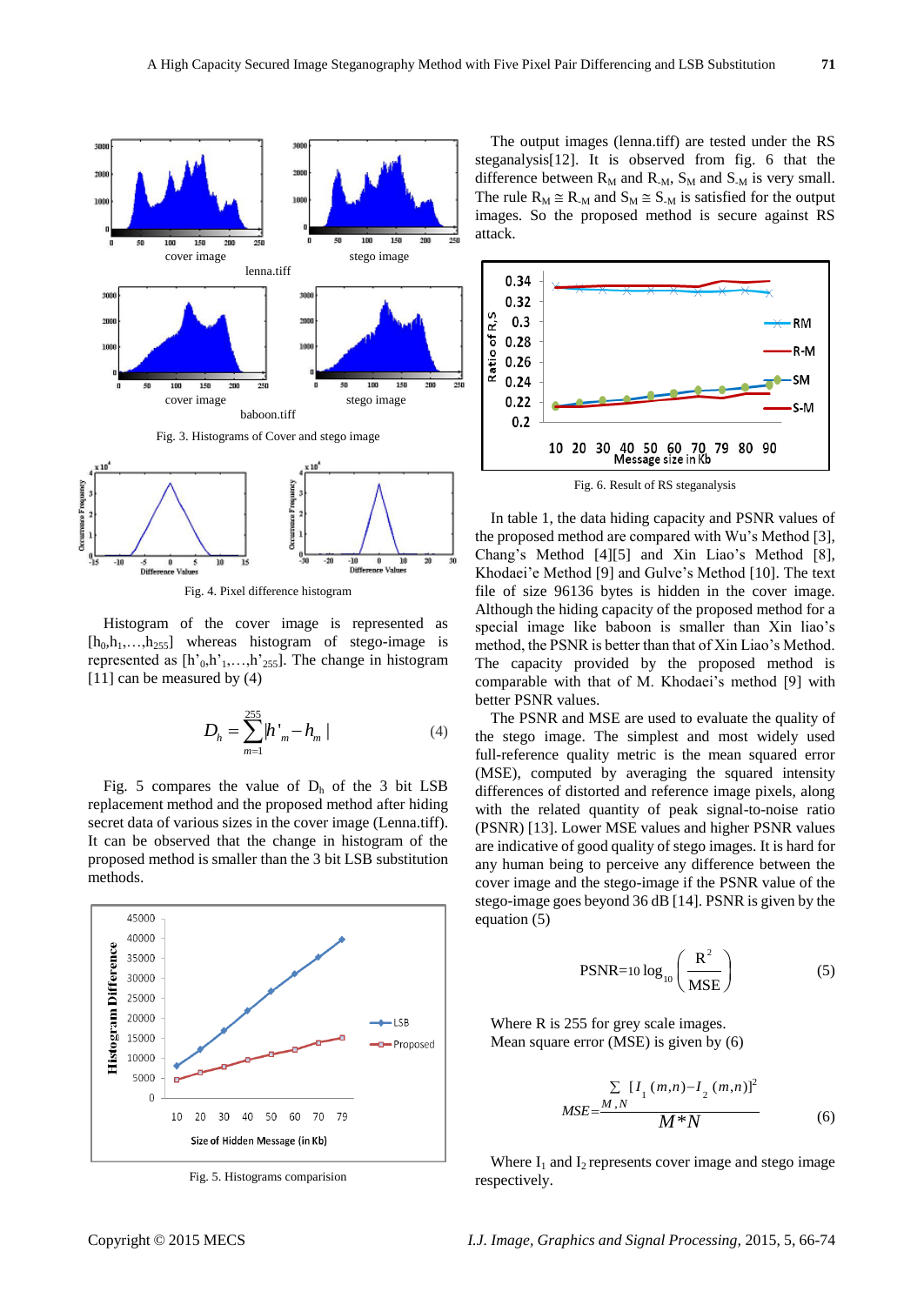The hiding capacity (H.C.) is calculated for each cover image. The algorithm provides the hiding capacity @37% of the cover image size. The quality of the stego image is analyzed using PSNR, MSE, Structural Similarity Index (SSIM) [13] and Universal Quality Index (Q) [15]. Q and SSIM are full reference image quality assessment models and require the cover image to be available while assessing the quality of the stego image.

Table 2 shows the PSNR values, MSE and universal quality index for different images obtained using proposed method after hiding a text file of 96136 bytes with bit per pixel ratio of 2.97. The PSNR values are well above the threshold of 36 DB even after utilizing more than 95 % of the hiding capacity. Also universal quality index (Q) values and structural similarity index values are close to 1, which proves that the stego images are visually indistinguishable from original cover images. The proposed method provides a promising performance in increasing the hiding capacity of the cover-images and maintaining the imperceptible quality of the stego-image simultaneously.

So as to improve the performance of a steganography system, it is expected to select a reasonable cover image. S. A. Sayyedi et al [16] has proposed an unsupervised image classification algorithm for selection of a proper cover image based on edge and texture features of the image.

### IV. CONCLUSIONS

This paper describes the novel approaches of steganography to hide information into gray scale images while making the stego image imperceptive. The proposed algorithm hides 3 bits of secret information in the common pixel using LSB substitution method. Then the common pixel again participates to form five pixel pairs in a block and a PVD based approach is used to hide information in the block. The algorithm revises the original difference between two pixels in the pair and this revised difference is used for hiding the data in that pair. This makes estimation of exact number of bits hidden in the pair difficult. Image steganography techniques hiding textual data requires 100% accuracy for successful retrieval of hidden data from stego image. If the steganography method fails, correct estimation of number of bits hidden in the pair will be a challenge for the invader.

Unlike the other image steganography methods, where the hiding capacity and PSNR values are dependent on the texture of the cover image, the algorithm provides uniform hiding capacity of approximately 95 Kb and consistent PSNR values close to 41 for the images of size  $512 \times 512$ .

The proposed algorithm provides increased hiding capacity while maintaining the quality of the stego image. The direct visual inspection of the stego-images did not reveal any clues about the presence of the embedded messages. The algorithm produces better PSNR values with minimum MSE. This demonstrates that better quality stego images are produced even after utilizing full data hiding capacity. The secret data hidden in the stego image can be extracted correctly without the participation of original cover image.

| Cover Image/Method                                        |          | Lenna       |          | <b>Baboon</b> |          | Pepper      |  |
|-----------------------------------------------------------|----------|-------------|----------|---------------|----------|-------------|--|
|                                                           | Capacity | <b>PSNR</b> | Capacity | <b>PSNR</b>   | Capacity | <b>PSNR</b> |  |
| Wu's Method [3]<br>(2-LSB in smoothness)                  | 66064    | 38.80       | 68007    | 33.33         | 66032    | 37.50       |  |
| Wu's Method [3]<br>(3-LSB in smoothness)                  | 95755    | 36.16       | 89731    | 32.63         | 96281    | 35.34       |  |
| Chang's Method [5]                                        | 75836    | 38.89       | 82407    | 33.93         | 75579    | 38.50       |  |
| Xin Liao's Method with 2-4<br>division & $t=12$ [8]       | 73761    | 41.87       | 100457   | 37.09         | 72052    | 42.49       |  |
| M. Khodaei's Method<br>(Type 1 division and $k = 3$ ) [9] | 98906    | 38.18       | 101266   | 36.72         | 98748    | 38.35       |  |
| Gulve's Method [10]                                       | 81305    | 42.86       | 81766    | 41.99         | 81326    | 42.80       |  |
| <b>Proposed Method</b>                                    | 97568    | 41.53       | 98027    | 41.00         | 97576    | 41.50       |  |

Table 1. Comparison of hiding capacity (In bytes) and PSNR values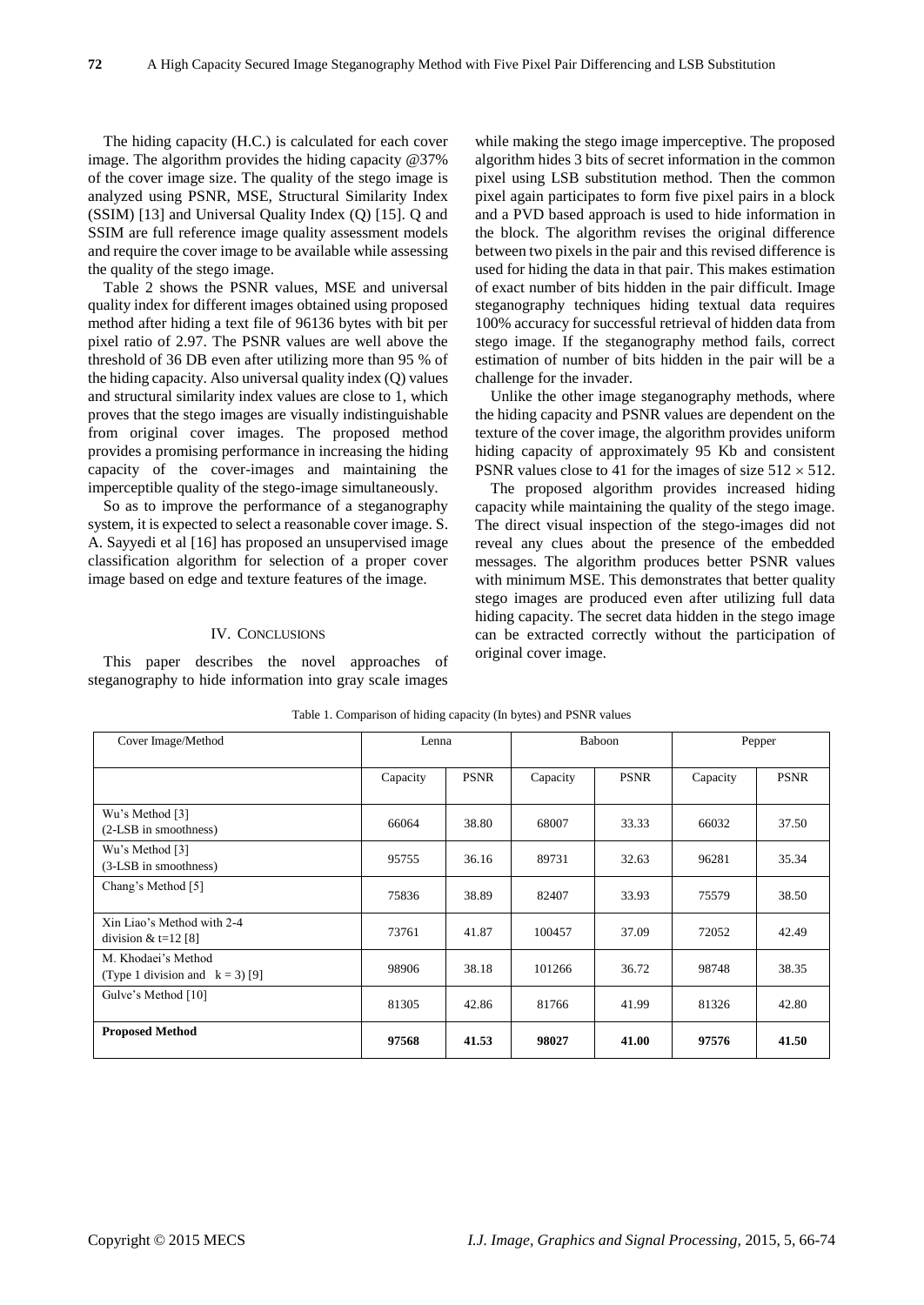| Cover<br>Image                              | Size of cover<br>image (Kb)                 | <b>Hiding Capacity</b><br>(Kb) | % of Hiding<br>capacity | Message file<br>size (Kb) | <b>PSNR</b> | <b>MSE</b> | Q     | <b>SSIM</b> |  |  |
|---------------------------------------------|---------------------------------------------|--------------------------------|-------------------------|---------------------------|-------------|------------|-------|-------------|--|--|
| Resolution of cover image $-256 \times 256$ |                                             |                                |                         |                           |             |            |       |             |  |  |
| Baboon                                      | 65                                          | 23.73                          | 36.50                   | 23                        | 41.48       | 4.617      | 0.971 | 0.975       |  |  |
| Lena                                        | 65                                          | 23.78                          | 36.58                   | 23                        | 41.55       | 4.543      | 0.923 | 0.957       |  |  |
|                                             | Resolution of cover image $-512 \times 512$ |                                |                         |                           |             |            |       |             |  |  |
| Elaine                                      | 257                                         | 95.25                          | 37.06                   | 94                        | 41.41       | 4.691      | 0.910 | 0.985       |  |  |
| Baboon                                      | 264                                         | 95.72                          | 36.25                   | 94                        | 41.00       | 5.153      | 0.970 | 0.993       |  |  |
| Lena                                        | 259                                         | 95.28                          | 36.77                   | 94                        | 41.53       | 4.567      | 0.831 | 0.983       |  |  |
| Tank                                        | 257                                         | 95.24                          | 37.05                   | 94                        | 41.33       | 4.784      | 0.920 | 0.985       |  |  |
| Peppers                                     | 263                                         | 95.29                          | 36.23                   | 94                        | 41.50       | 4.599      | 0.852 | 0.982       |  |  |
| Barbara                                     | 263                                         | 95.65                          | 36.36                   | 94                        | 41.28       | 4.834      | 0.879 | 0.987       |  |  |
| Boat                                        | 259                                         | 95.34                          | 36.81                   | 94                        | 41.32       | 4.787      | 0.906 | 0.987       |  |  |
| Resolution of cover image - 1024 x 1024     |                                             |                                |                         |                           |             |            |       |             |  |  |
| Wall                                        | 1025                                        | 382.87                         | 37.35                   | 380                       | 41.32       | 4.790      | 0.919 | 0.997       |  |  |
| Grass                                       | 1025                                        | 382.87                         | 37.35                   | 380                       | 41.01       | 5.148      | 0.984 | 0.999       |  |  |

#### Table 2. Results

#### **REFERENCES**

- [1] D.C Wu and W.H. Tsai, "A Steganographic Method for Images by Pixel-Value Differencing", *Pattern Recognition Letters*, Vol. 24, pp. 1613–1626, 2003.
- [2] Zaker, Hamzeh, Katebi and Samavi,"Improving Security of Pixel Value Differencing Steganographic Method" , *3 rd IEEE International conference on New Technologies, Mobility and Security (NTMS)*, pp. 1-4 , Cairo, 2009.
- [3] H.C. Wu, N.I. Wu, C.S. Tsai and M.S. Hwang, "Image Steganographic Scheme Based on Pixel-Value Differencing and LSB Replacement Methods", *IEE Proceedings on Vision, Image and Signal Processing,* Vol. 152, No. 5, pp. 611-615, 2005.
- [4] Ko-Chin Chang, Huang, Tu and Chien-Ping Chang, "Adaptive Image Steganographic Scheme Based on Tri-way Pixel-Value Differencing", *IEEE International conference on Systems, Man and Cybernetics,* pp. 1165-1170, Montreal, 2007.
- [5] Ko-Chin Chang, Chien-Ping Chang and Huang Tu,"A Novel Image Steganographic Method Using Tri-way Pixel-Value Differencing", *Journal Of Multimedia*, Vol. 3, No. 2, pp. 37-44, 2008.
- [6] Asmari and Ghamdi,"High Capacity Data Hiding Using Semi-Hexagonal Pixels Value Difference ", *International Conference on High Performance Computing, Networking and Communication Systems (HPCNCS-09)*, pp. 14-17, Orlando, Florida, USA, 2009.
- [7] J. K. Mandal and Debashis Das, "Steganography Using Adaptive Pixel Value Differencing(APVD) of Gray Images Through Exclusion of Overflow/Underflow", *Second International Conference on Computer Science, Engineering and Applications (CCSEA-2012), pp. 93-102, Delhi, 2012.*
- [8] Xin Liao, Qiao-yan Wen and Jie Zhang,"A Steganographic Method for Digital Images with Four-Pixel Differencing and Modified LSB Substitution", *Journal of Visual Communication and Image Representation*, Volume 22, Issue 1, pp.1-8, 2011.
- [9] M. Khodaei1 and K. Faez, "New Adaptive Steganographic Method using Least Significant Bit Substitution and Pixel-Value Differencing", *IET Image Process*., Vol. 6, Iss. 6, pp. 677–686, 2012.
- [10] Gulve A.K.and Joshi M.S.," An Image Steganography Algorithm with Five Pixel Pair Differencing and Grey Code Conversion", *International Journal of Image, Graphics and Signal Processing,* Vol-6, No-3, PP. 12-20, 2014.
- [11] Xinpeng Zhang and Shuozhong Wang, "Efficient Data Hiding with Histogram-Preserving Property", *Telecommunication Systems*, Volume 49- 2, p.p.179-185, 2012.
- [12] J. Fridrich, M. Goljan, and R. Du, "Detecting LSB Steganography in Color, and Gray-Scale Images", *IEEE Multimedia Magazine*, vol. 8, no. 4, pp. 22–28, 2001.
- [13] Z. Wang, A. C. Bovik, H.R. Sheikh and E.P. Simoncelli, "Image Quality Assessment: From Error Visibility to Structural Similarity", *IEEE Transactions on Image Processing*, vol. 13, no. 4, pp. 600-612, 2004.
- [14] N.I. Wu and C.S. Hwang, "Data Hiding: Current Status and Key Issues", *International Journal of Network Security*, vol. 4, no. 1, pp. 1-9, 2007.
- [15] Z. Wang and A.C. Bovik, "Universal Image Quality Index", *IEEE SP letters*, vol. 9, pp. 81-84, 2002 .
- [16] Seyyed A Seyyedi and Nick Ivanov,"Statistical Image Classification for Image Steganographic Techniques", *International Journal of Image, Graphics and Signal Processing*, Vol. 6, No. 8, pp. 19-24, 2014.